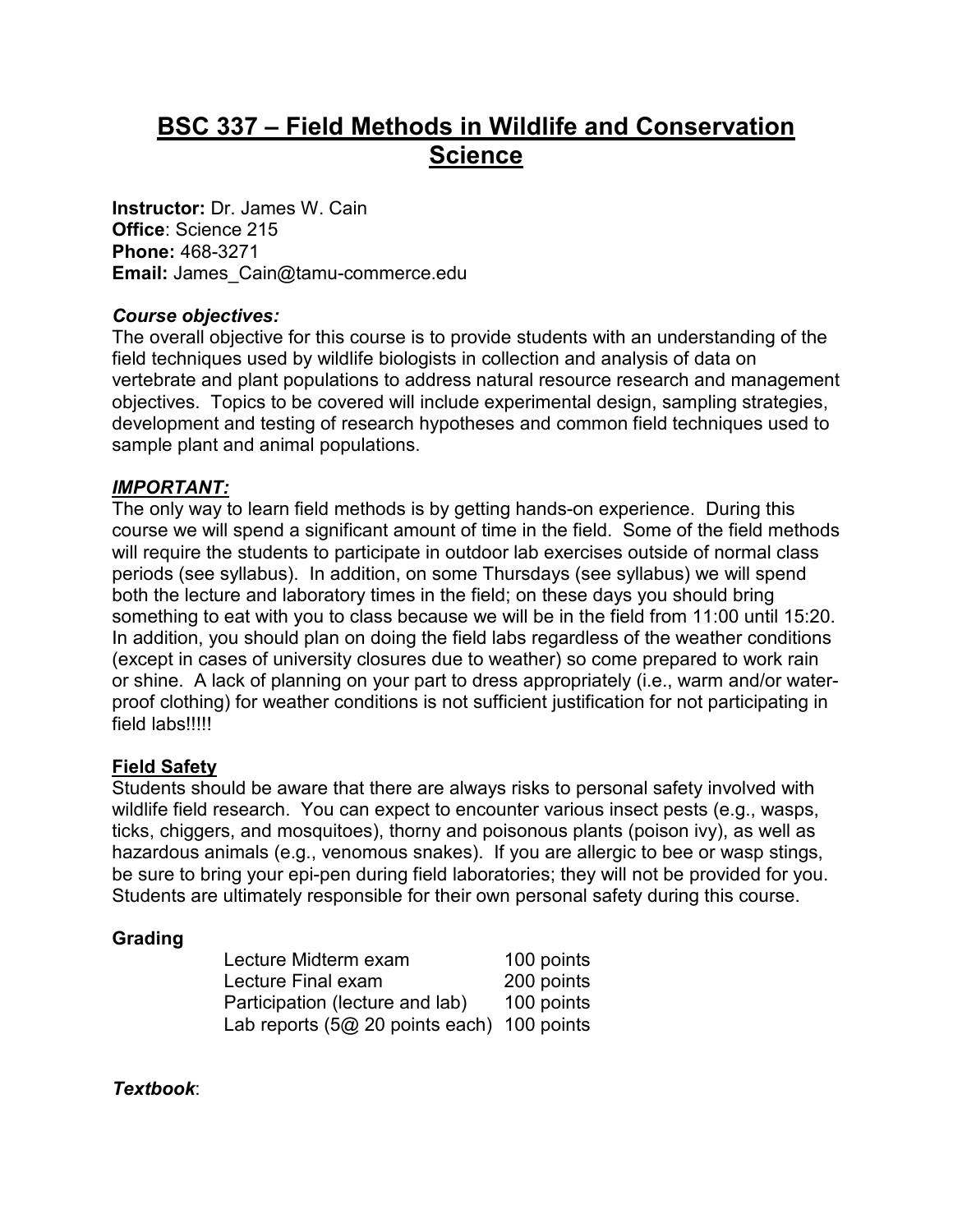• Braun, C.E. 2005. Techniques for Wildlife Investigations and Management. Sixth edition. The Wildlife Society, Bethesda, Maryland, USA.

• *Additional Reading:* Additional reading will be assigned for some of the lectures and laboratories and will be uploaded to ecollege prior to the lecture or lab*.*

**Laboratory reports:** Format and content requirements of lab reports will be handed out prior to each lab exercise.

## **Expectations and responsibilities of students:**

Regular attendance in lecture and laboratory is mandatory. Exams will be based on material contained in the assigned readings **AND** lectures/Labs. Final exam will cover material from the entire course. Students are expected to complete all homework and laboratory/computer assignments.

Students are expected to read the text chapters and readings prior to lecture in which the topics are discussed. Some exam questions will be based solely on required readings.

Make-up exams are generally not permitted except in the case of serious illnesses or family emergencies; permission for make-exams will be at the discretion of the instructor. Make-up exams will never be given without proof of a legitimate excuse for missing class on the date of exams. If you are seriously ill and know in advance of the exam that you are not likely to make it, you will be required to get approval from the instructor for the make-up exam **PRIOR** to the scheduled exam date.

## **Obligatory Statements:**

All student enrolled at the University shall follow the tenets of common decency and acceptable behavior conducive to a positive learning environment (see Student's Guide Handbook, Policies and Procedures, Conduct).

Plagiarism is a criminal activity. You must cite all sources of information. Copying of material, whether parts of sentences, whole sentences, paragraphs or entire articles, will result in a score of zero for your assignment and can result in further disciplinary action. Note that this is true throughout the University and we do have plagiarismdetecting software in place. Further information for avoiding this activity will be provided with your written assignments.

**Students with Disabilities:** The Americans with Disabilities Act (ADA) is a federal antidiscrimination statute that provides comprehensive civil rights protection for persons with disabilities. Among other things, this legislation requires that all students with disabilities be guaranteed a learning environment that provides for reasonable accommodation of their disabilities. If you have a disability requiring an accommodation, please contact: **Office of Student Disability Resources and Services, Texas A&M University-Commerce, Gee Library, Room 132, Phone (903) 886-5150 or (903) 886- 5835, Fax (903) 468-8148,** StudentDisabilityServices@tamu-commerce.edu